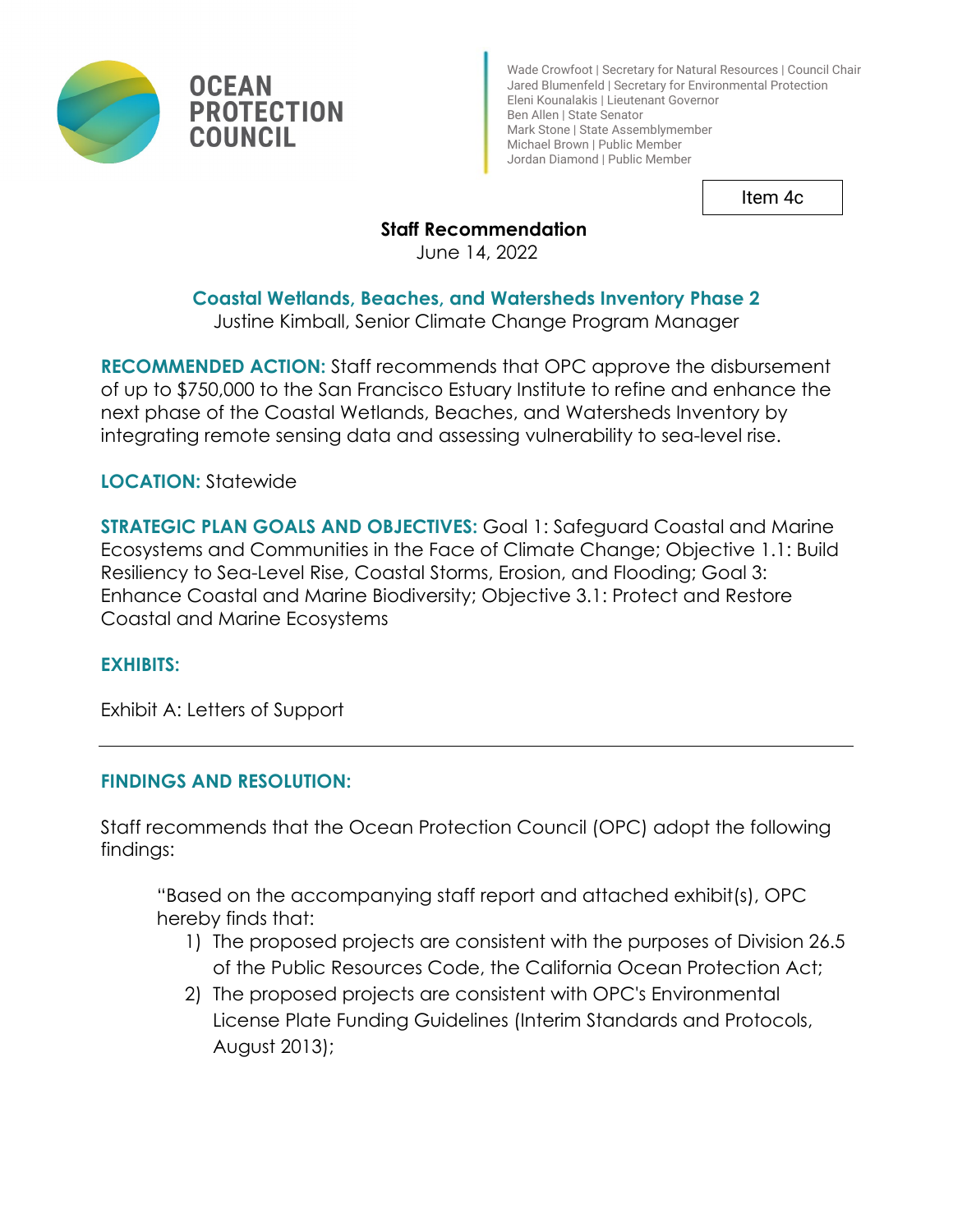3) The proposed projects are not 'legal projects' that trigger the California Environmental Quality Act (CEQA) pursuant to Public Resources Code section, section 15378."

Staff further recommends that OPC adopt the following resolution pursuant to Sections 35500 *et seq.* of the Public Resources Code:

"OPC hereby approves the disbursement of up to \$750,000 to the San Francisco Estuary Institute to convene a scientific working group to refine and enhance the next phase of the Coastal Wetlands, Beaches, and Watersheds Inventory by integrating remote sensing data and assessing vulnerability to sea-level rise. This authorization is subject to the condition that prior to disbursement of funds, grantees shall submit for the review and approval of the Executive Director of the OPC detailed work plans, schedules, staff requirements, budgets, and the names of any contractors or grantees intended to be used to complete the projects, as well as discrete deliverables that can be produced in intervals to ensure the projects are on target for successful completion. All projects will be developed under a shared understanding of process, management and delivery."

#### **EXECUTIVE SUMMARY:**

Staff recommends that OPC approve disbursement of up to \$750,000 to refine and enhance the next phase of the Coastal Wetlands, Beaches, and Watersheds Inventory by integrating remote sensing data and assessing vulnerability to sealevel rise. OPC previously funded the San Francisco Estuary Institute (SFEI) to establish an updated mapping baseline of wetlands, beaches, dunes, rocky intertidal and eelgrass to support conservation and restoration. This next phase of work presents an opportunity to leverage remote sensing expertise from both SFEI and NASA's Jet Propulsion Laboratory (JPL) to further improve the inventory. Additionally, this project will result in a vulnerability assessment of these coastal habitats to sea-level rise that will support resiliency planning and investments.

## **PROJECT SUMMARY:**

#### **Background:**

The state has lost approximately 90% of its coastal wetlands due primarily to habitat destruction. Coastal wetlands provide critical habitats for numerous endangered and threatened species, nurseries for marine life, flood protection, water quality improvement, and carbon sequestration and are also threatened by sea-level rise. To turn the tide on these losses, increase coastal resilience and adapt to sea-level rise, Strategic Plan Target 1.1.7 commits OPC to working with partners to ensure an additional 10,000 acres of coastal wetlands will be protected, restored or created by 2025, and increase the acreage of coastal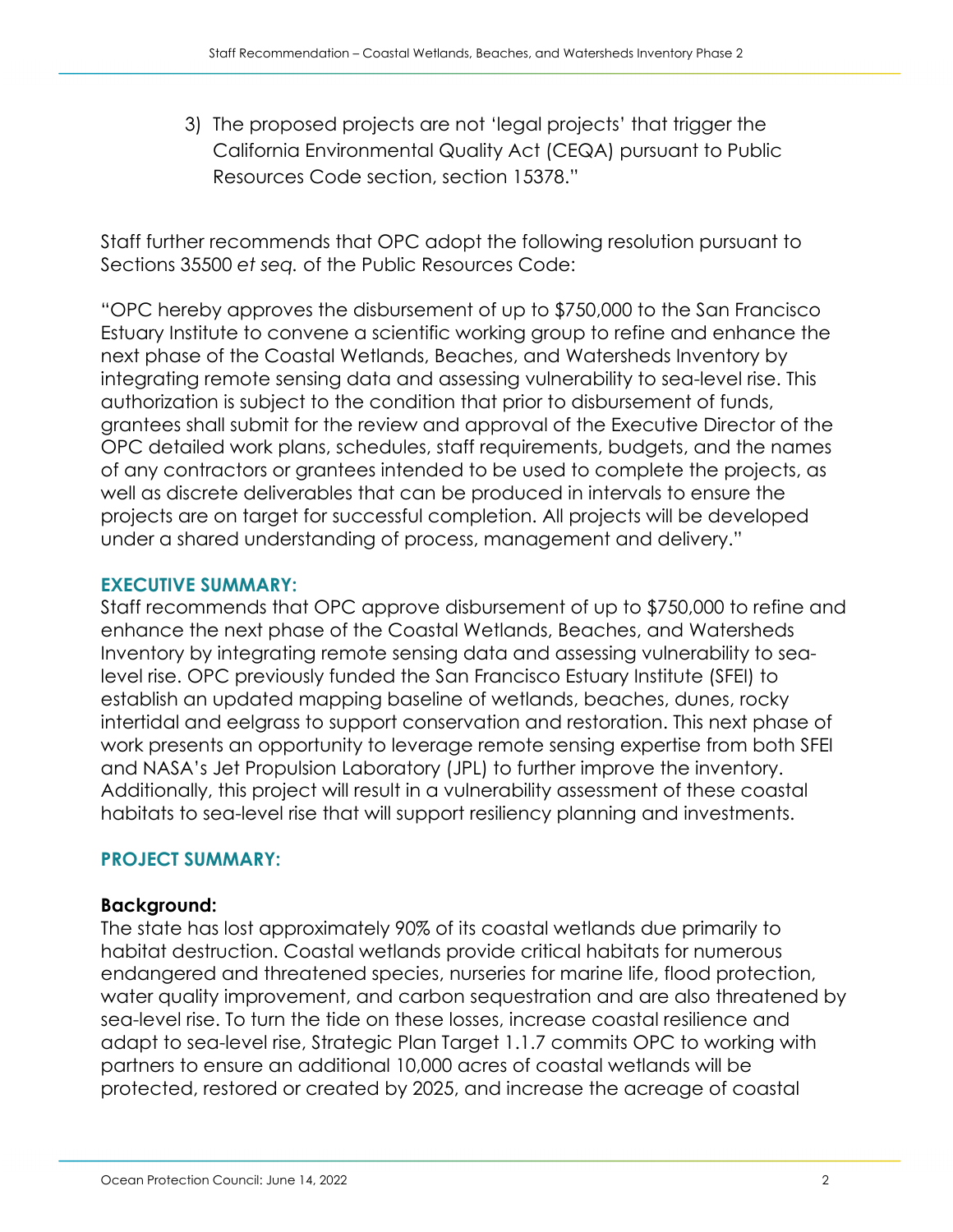wetlands in California by 20% by 2030 and 50% by 2040. OPC has also committed to increasing the acreage of eelgrass by 1,000 acres and develop beach and rocky intertidal resiliency plans.

In September 2020, [OPC approved](https://opc.ca.gov/webmaster/ftp/pdf/agenda_items/20200619/Item5_Wetlands_Inventory_FINAL.pdf) disbursement of \$275,000 for the San Francisco Estuary Institute (SFEI) to support Phase 1 of the Coastal Wetlands, Beaches and Watershed Inventory. SFEI is the creator and steward of the [California Aquatic](https://www.sfei.org/cari)  [Resource Inventory](https://www.sfei.org/cari) (CARI), a Geographic Information System dataset of surface waters and their riparian areas consisting of polygon and line features with datarich attributes that can be used for developing broad- or fine-scale landscape summaries of coastal habitats. This statewide dataset provides the best available map of state surface waters and serves as the base map in [EcoAtlas](https://www.ecoatlas.org/) to coordinate monitoring and assessment at the landscape scale across federal, state, and local agencies, while providing enough detail to inform local land use planning. This digital inventory includes the shallow subtidal, intertidal and inland wetlands; estuaries; beaches; and watersheds draining directly to the California coast, including the inland Delta of the San Francisco Bay. The detailed and standardized mapping methodologies, classification system, and links to the State Wetland and Riparian Area Monitoring Plan (WRAMP) and Wetland and Riparian Area Protection Policy (WRAPP) provide an ideal starting data set and framework for tracking coastal habitats such as wetlands, beaches, dunes, rocky intertidal and eelgrass.

During this first phase, CARI was updated using the most up to date available data relevant to coastal habitats. This update established a mapping baseline of wetlands, beaches, dunes, rocky intertidal and eelgrass which will be highlighted on a dashboard interface, to support conservation and restoration. Identification and review of available data was supported by a subcommittee of the California Wetlands Monitoring Workgroup (CWMW). CWMW subcommittee members provided statewide expertise on refinement and enhancement of CARI. The subcommittee membership consists of state and federal agencies, including but not limited to, the State Water Resources Control Board, U.S. Environmental Protection Agency, California Department of Fish and Wildlife, and the Ocean Protection Council. One of the outcomes of this effort was developing a better understanding of the age and type of coastal habitat data suitable for statewide mapping. One finding was that a significant portion of the data used for the coastal habitat mapping project was over 15 years old: not ideal for making management decisions to build California's coastal resiliency and better conserve coastal habitats. While not in the scope of the project, remote sensing capabilities were identified as a promising approach to fill spatial and temporal gaps in data, as well as the potential of automated mapping.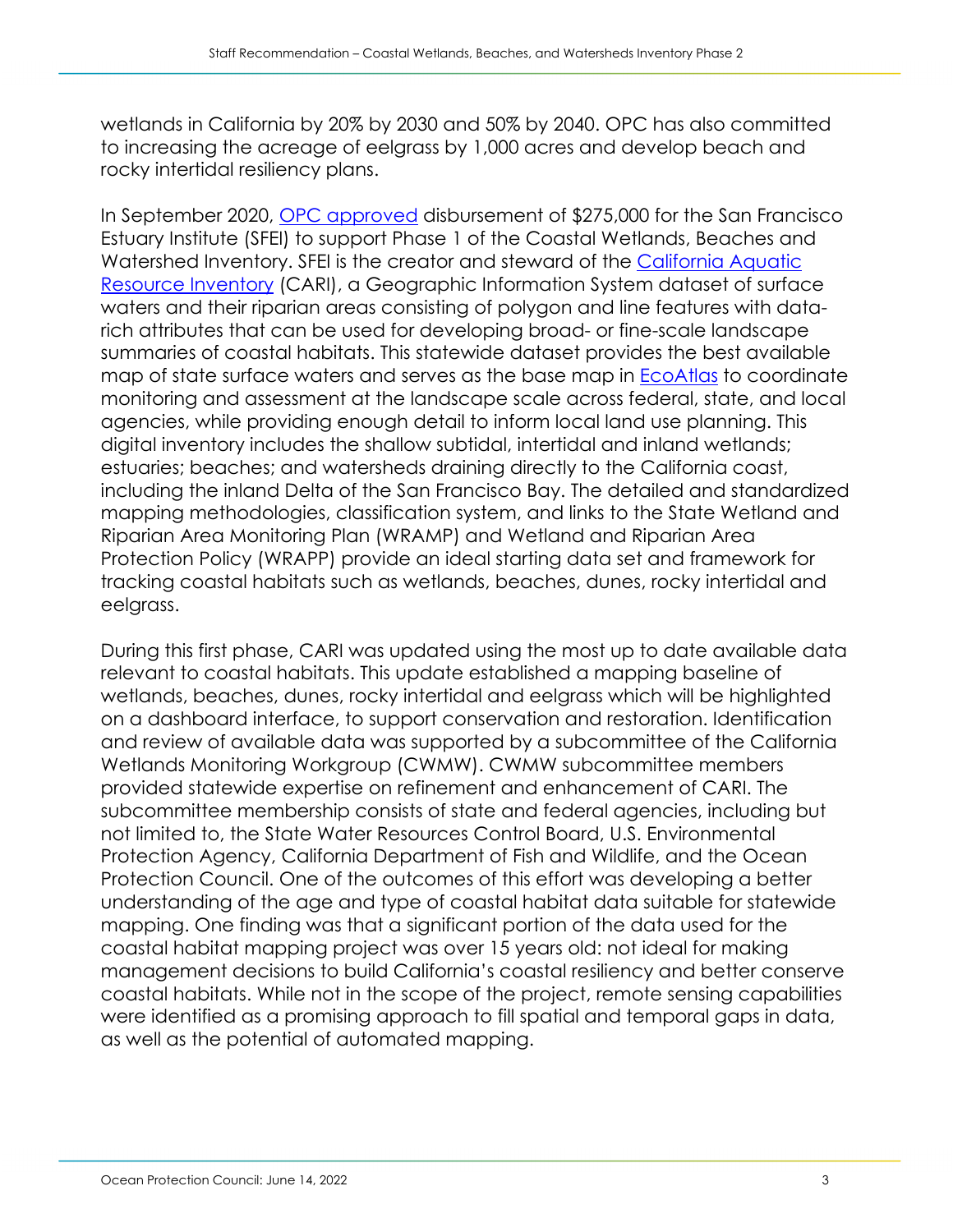## **Project Summary:**

Phase 2 of the Coastal Wetlands, Beaches, and Watersheds Inventory presents an opportunity to leverage remote sensing expertise from both SFEI and NASA's Jet Propulsion Laboratory (JPL) to further improve the inventory. This partnership combines SFEI's reporting capabilities, and its stewardship of the CARI data and classification system, with the vast remote sensing expertise and capabilities of JPL. Phase 2 consists of three major tasks:

- Task 1. Integrate remote sensing approaches to enhance the accuracy and data richness of the features included in the digital inventory.
- Task 2. Conduct a sea-level rise vulnerability assessment using the improved Wetlands, Beaches, and Watersheds Inventory.
- Task 3. Complete analysis, interpretation, and reporting of vulnerability assessment results for integration with OPC efforts.

This project presents an opportunity to update and enhance the existing SFEI coastal habitats classification maps with available remote sensing capabilities. The mapping effort will be focused on identifying beaches, dunes, rocky shores, estuarine wetlands, and eelgrass data. These maps will be developed at 10-meter resolution or higher using a combination of radar and optical satellite and airborne sensors. This project provides an opportunity to explore and incorporate state-ofthe science mapping methodologies, including machine learning and other aspects of artificial intelligence, to help realize the potential of automated mapping. To ensure that mapping is consistent and efficient, SFEI will solicit ongoing technical advice from leading experts in relevant science and technology through collaboration between SFEI and NASA JPL staff and researchers to utilize suitable and effective remote sensing approaches; continuing to follow, and modify as appropriate, the Standard Operating Procedures (SOP) of CARI which were developed by the CWMW subcommittee; and continued guidance from the subcommittee of the CWMW.

The generated maps and datasets will then be tied to scenarios of future sea-level rise to assess coastal impacts and vulnerabilities. Initially, the five sea-level scenarios (Low to High) produced by the ["2022 Sea Level Rise Technical Report"](https://oceanservice.noaa.gov/hazards/sealevelrise/sealevelrise-tech-report.html) will be utilized. These scenarios are defined by target values of global mean sea level in 2100, but encompass localized information for each tide gauge and on a 1-degree grid around the U.S. coastlines. Assessments will be provided along the full scenario trajectory from present to 2150 at one-year increments. Where appropriate and available, additional sea level contribution of natural variability will be included on top of the baseline increase covered by the scenarios. When the updated California technical guidance for future sea-level rise in California is developed, the scenarios can be updated in place of those from the nationallevel report. The vulnerability assessment will provide a statewide analysis of coastal habitat areas that are particularly threatened, as well as opportunities for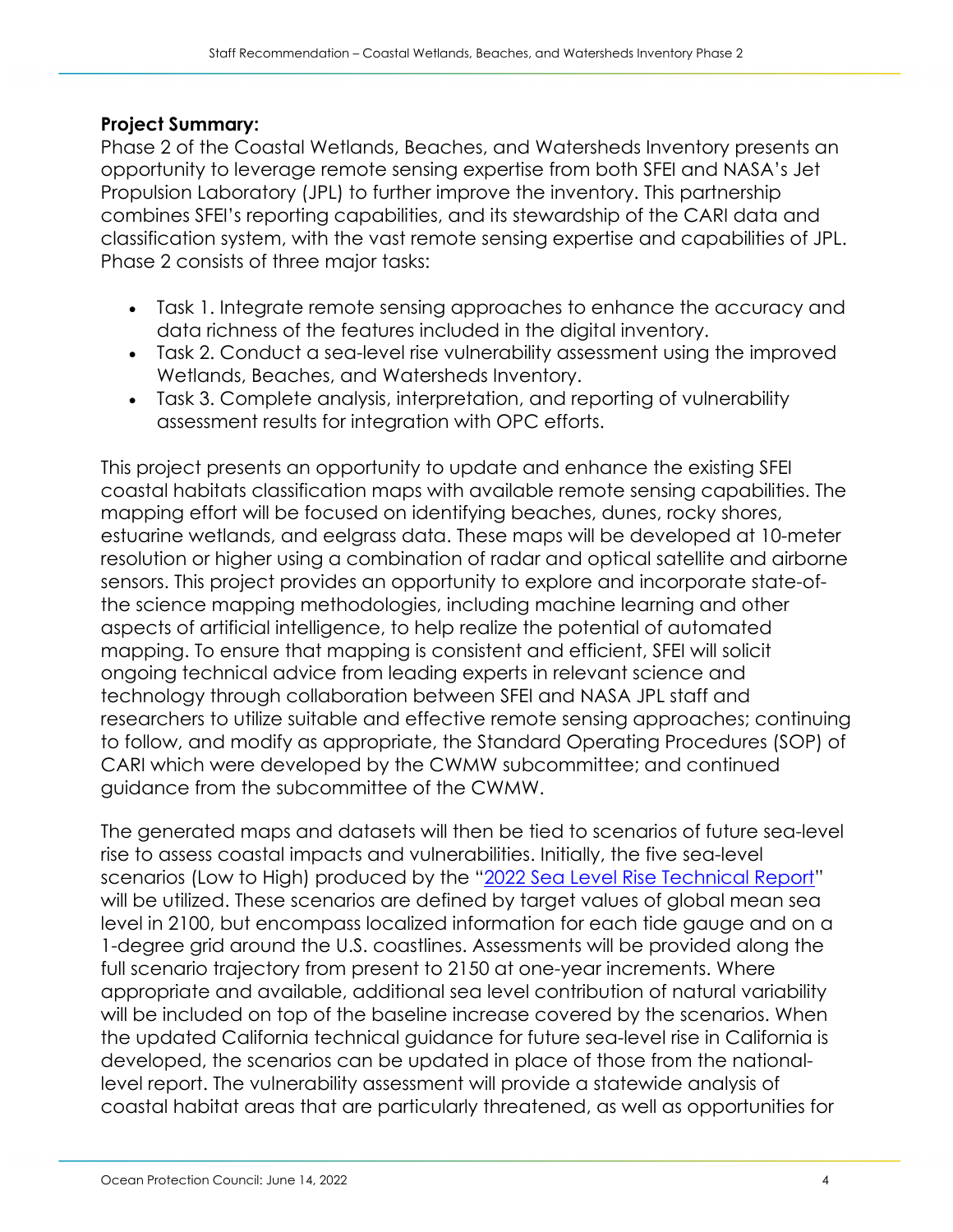upland migration and restoration. In addition, the vulnerability assessment will provide site specific information on individual beaches, wetlands, and other coastal habitats that will be instrumental for local government planning efforts and public education efforts. The vulnerability assessment is a critical step in supporting development of OPC's Wetland Action Plan, Beach Resiliency Plan, and Rocky Intertidal Action Plan as required in the Strategic Plan. The results will also inform the development of the Sea-level Rise Technical Guidance Update.

## **About the Grantee and Collaborators:**

SFEI is a nonprofit 501(c)(3) organization founded through the San Francisco Estuary Project of USEPA Region 9 to provide independent science to assess and improve the health and resilience of natural and human communities of the San Francisco Estuary, California, and beyond. SFEI administers the Aquatic Science Center, a Joint Powers Authority created by the State Water Resources Control Board and the Bay Area Clean Water Agencies to assist with the efficient delivery of scientific, monitoring, and information management support functions. SFEI employs 70 scientists and technicians who oversee an annual budget of over \$7,000,000 for innovative programs in Clean Water, Resilient Landscapes, and Environmental Informatics. Among its many accomplishments over the last 25 years, SFEI has led the development of the Bay Area, Delta, and statewide aquatic resource inventories. SFEI will leverage its scientific and technical expertise and partnerships to also lead this new inventory of the wetlands, beaches, and watersheds of coastal California.

JPL is a not for profit, federally funded research and development center (FFRDC) operated by Caltech for NASA under a prime contract. JPL's primary mission is focused on the development and operation of robotic spacecraft to explore the Earth, our Solar System, and the Universe. It also conducts a wide range of sustaining technology and scientific research to advance the capabilities of future space missions. JPL leads a number of Earth observing satellite and airborne missions, which use state of the art technology to acquire measurements that help advance science and applications. JPL will leverage its scientific and technical expertise to update and enhance the new coastal habitat classification maps, working under the leadership of SFEI.

#### **Project Timeline:**

This project will be completed from August 2022 to August 2024.

## **Project Financing:**

Staff recommends that OPC authorize encumbrance of up to \$750,000 to the San Francisco Estuary Institute to refine and enhance the Coastal Wetlands, Beaches, and Watersheds Inventory by integrating remote sensing data and assessing vulnerability to sea-level rise.